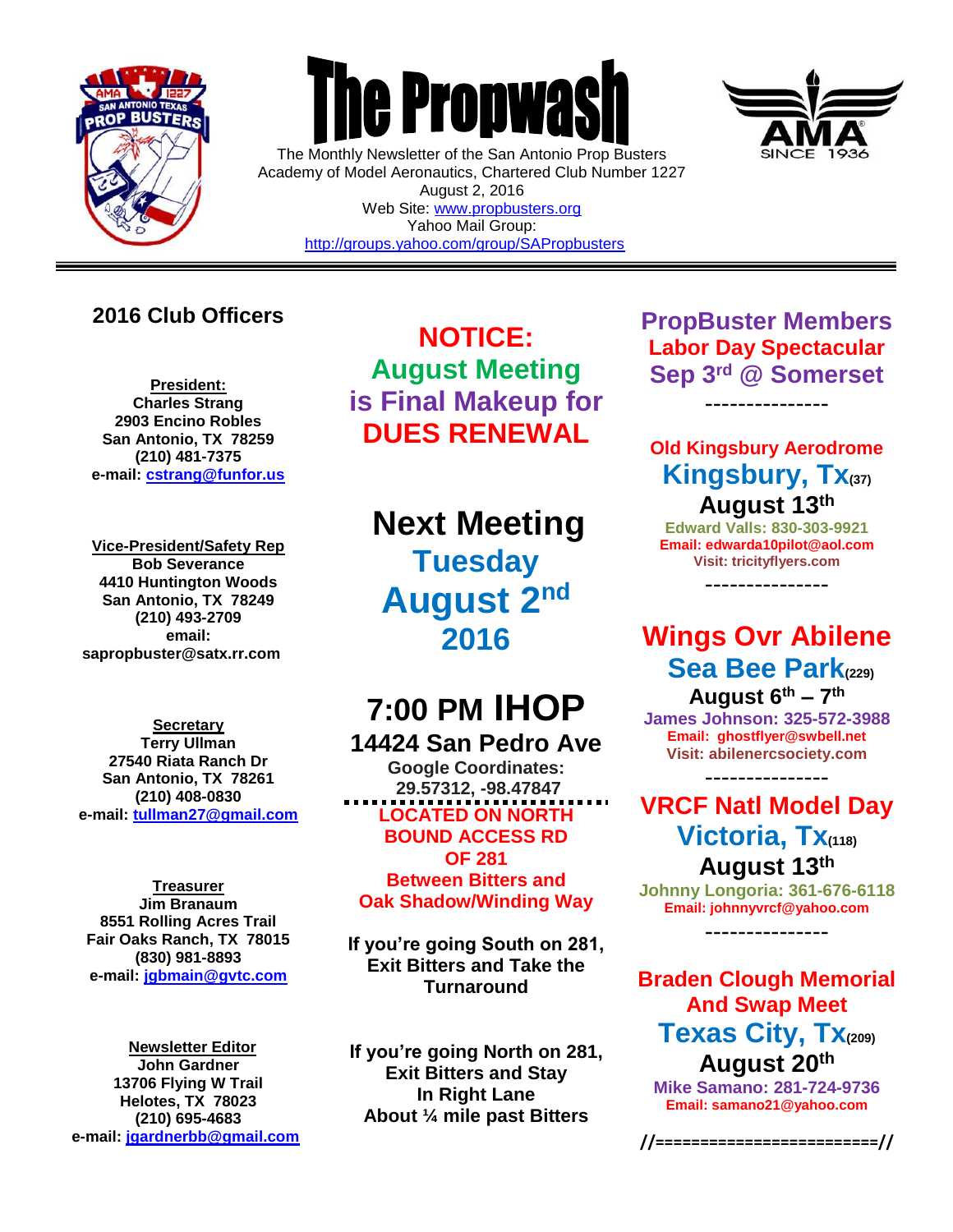**Date:** 7/5/2016, 7:12 PM The meeting of the Prop Busters meeting was called to order by Treasurer Jim Branaum at IHOP, 14424 San Pedro Ave, just north of Bitters on 281.

**Visitors**: Jean accompanied Lee Moore. Also, Don Copeland, a potential new member, brought his wife.

The June meeting minutes were approved.

**President:** Charles was in Italy, so Jim presided over the meeting while Bob Severance organized the raffle. Jim commented that attendance for the "Fourth of July Fun Fly" held on Saturday July 2 numbered 27. Visitors included a few families with small children (future pilots). Hot dogs and soda went over well. Entertainment was provided by various pilots, including our own Jim Branaum who performed an arrested landing using the electric fence wire. Other entertainment was provided by the sporadic flight of the cartoon plane "Dusty" piloted by Mark Cheney and his young son. No "crashes" were recorded - even though there was something in the air most of the time.

**VP/Safety Officer:** As Bob took over the meeting, he reminded all to fly safe, stay hydrated with water and Gatorade. Use sun screen and watch out for ants and gopher holes. Check your batteries, especially with the hot weather. He reminded all that

the ARCS Swap Meet was coming up July 8-9.

**Secretary:** Terry no comment.

**Treasurer:** Jim reported the various expenses, income, and account balances for June and recapped the budget and balances. If you need details contact Jim.

**Early Bird Raffle: Jim Branaum** won the last donated gallon of VP fuel, even though Jerry Giles was present!

**Membership:** Rick reported that **Don Copeland** was interested in joining and had made application with payment in hand. Don joined ARCS in 1994, but he hadn't been flying much lately. He is interested in training his son to fly and thought that our Somerset field was a good RC field. His membership was formally approved by all those present. Also, **Rich Ales,** who was introduced at the field, paid his fees and his membership was also approved. **Andrew Obaya** was also approved for membership. Andrew is new to modeling and is eager to pick up all the pointers he can from the old hands.

Rick also reminded everyone that **Annual Renewal is upon us!** There were 28 renewals so far. He will send out reminders to **those who haven't renewed**. Members that drop will have to pay **an initiation fee** if they wish **to re-join AFTER being officially** 

**dropped during the August Meeting.**

**Newsletter:** Standing order for the newsletter is that free ads and articles of interest for the newsletter need to be submitted by members to **John Gardner** by the 17th.

**Web Editor: Robert Jarzombek** 

has updated the website to include changes to Flying Rules and Regulations approved during this meeting. Robert also posts our upcoming events.

### **Old Business: None**

#### **New Business: FAA**

**Jim** commented that the latest Part 175 does not affect model airplanes, but applies to commercial use of drones. **Jerry Giles** commented he didn't get his FAA number, but instead, he got a **"tail"** number for his airplane " N\*\*\*\*\*\*\*" because he went through snail mail instead of online. So does he put **that** number on every plane?

**Labor Day Weekend Club Fun-Fly**

Based on the success of the informal Fourth of July Fun Fly, it was decided that we should try another. It was decided from discussion that we will host a club **Labor Day Fun-Fly** to be held on **Saturday September 3**. With minor discussion, a budget of \$50 was approved for soft drinks and hot dogs for the informal event.

**MODEL OF THE MONTH**: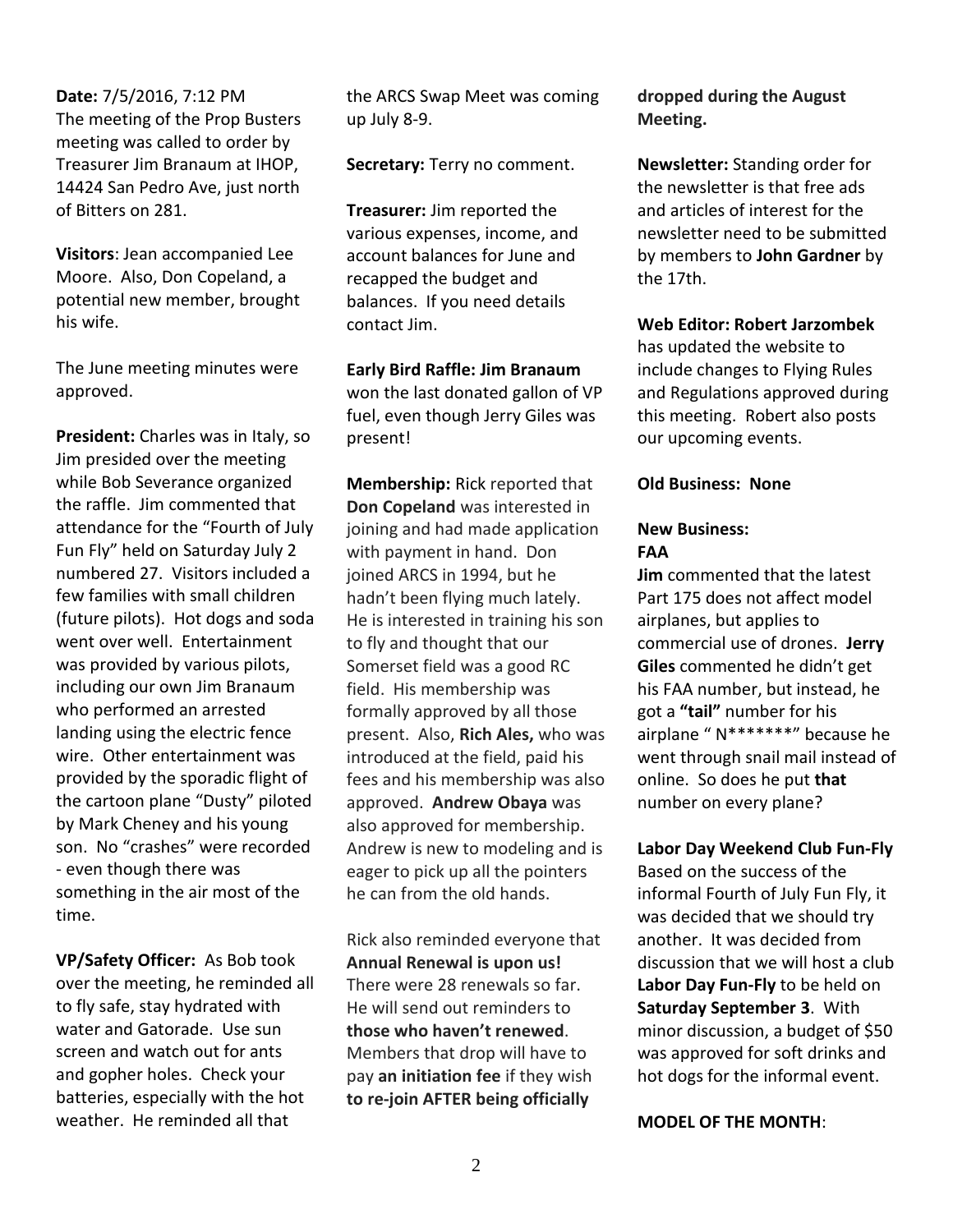**Lee Moore** showed his model of a **Fieseler Storch** that he built from plans. The model has a 55 inch wingspan and weighs only 20 ounces. It is powered with a 1250 kV out runner motor driving a 11x5.5 prop. The plane uses six servos for independent flaps, ailerons, rudder and elevator, and it uses an ESC with switching BEC. Lee used a super thin film covering that was problematic when it came time to paint and detail the plane. The expert builder and modeler, **Lee won Model of the Month**.



**Lee Moore with his scratch built Fieseler Storch**

**CRASH DUMMY:** Nobody fessed up, but then the guilty came forward and proudly admitted to giving "**Dusty"** a bath in the pond at Somerset! Being the only "crash" **Mark Cheney took home a Crash Dummy.**

### **The Raffle:**

**Robert Jarzombek**- MonoKote, clevis clips **Lloyd Roecker**- NiMH Battery, CA **Don Copeland**-Shrink tubing, CA **George Wilson**-Switch **Ray Murry-**CA

**Jerry Giles**-Rubber Bands **Rick Storm**-Axels **Lee Moore**-Glue, wing tips **Jim Branaum**- Thread inserts battery wire **Sidney Hipp**- Gold rods

Adjourned 8:10 PM Submitted by Secretary: Terry Ullman

 **NO NEED TO CLOSE THE HIGHWAY GATE unless you are the last to leave! Run the lock through Only the End Most links of the chain.**

**If you need to get to the fly over area, do not climb over the electric fence as that puts strain on the wire. USE THE HOT GATE IN THE MIDDLE OF THE FENCE. Grasp only the plastic handle on the Top wire, unhook that line and hang it on the hook of the corresponding T post to the right. Do the same for the Middle and Bottom wires. Reverse to close the HOT GATE. Be careful not to get shocked! If in doubt, get HELP Grasp only the plastic handle on the Top wire, unhook that line and hang it on the hook of the corresponding T post to the right. Do the same for the Middle and Bottom wires. Reverse to close the HOT GATE. Be careful not to get shocked! If in doubt, get HELP**

**Membership Notes** By Richard Storm



E-Mail: rstorm@satx.rr.com *Need a membership list? e-mail me and I'll send you a fresh one.* NEED AN INSTRUCTOR? Call Me,

We officially welcomed three new members to the Propbusters at the July Meeting. Richard Ales is a former member; Andrew Obaya is new to modeling; Don Copeland is an old hand at modeling but new to Propbusters. Be sure to make them welcome when you see them at the field.

Final Makeup for MEMBERSHIP RENEWAL IS at the August Meeting!

As of this writing only 34 members have renewed. Those who have not renewed as of this writing will be mailed a final invoice. Remember, membership will lapse

if not paid during the August Meeting. Late payments will be accepted until after Break at the August meeting. After that, the club bylaws call for payment of initiation fee to re-join as a new member.

Mailed renewals are accepted if postmarked not later than 2 August.

The following SAPB members have birthdays in August.

Day of Birth Member Name

- 5 Charles Strang
- 8 Richard Thornell
- 8 John C. Witteman
- 8 Robert Grauel
- 12 Greg Vincent
- 13 Robert L. Jarzombek
- 17 Richard Saucedo
- 22 Richard Litton
- 29 Jack P. Stensgaard

See you at the field!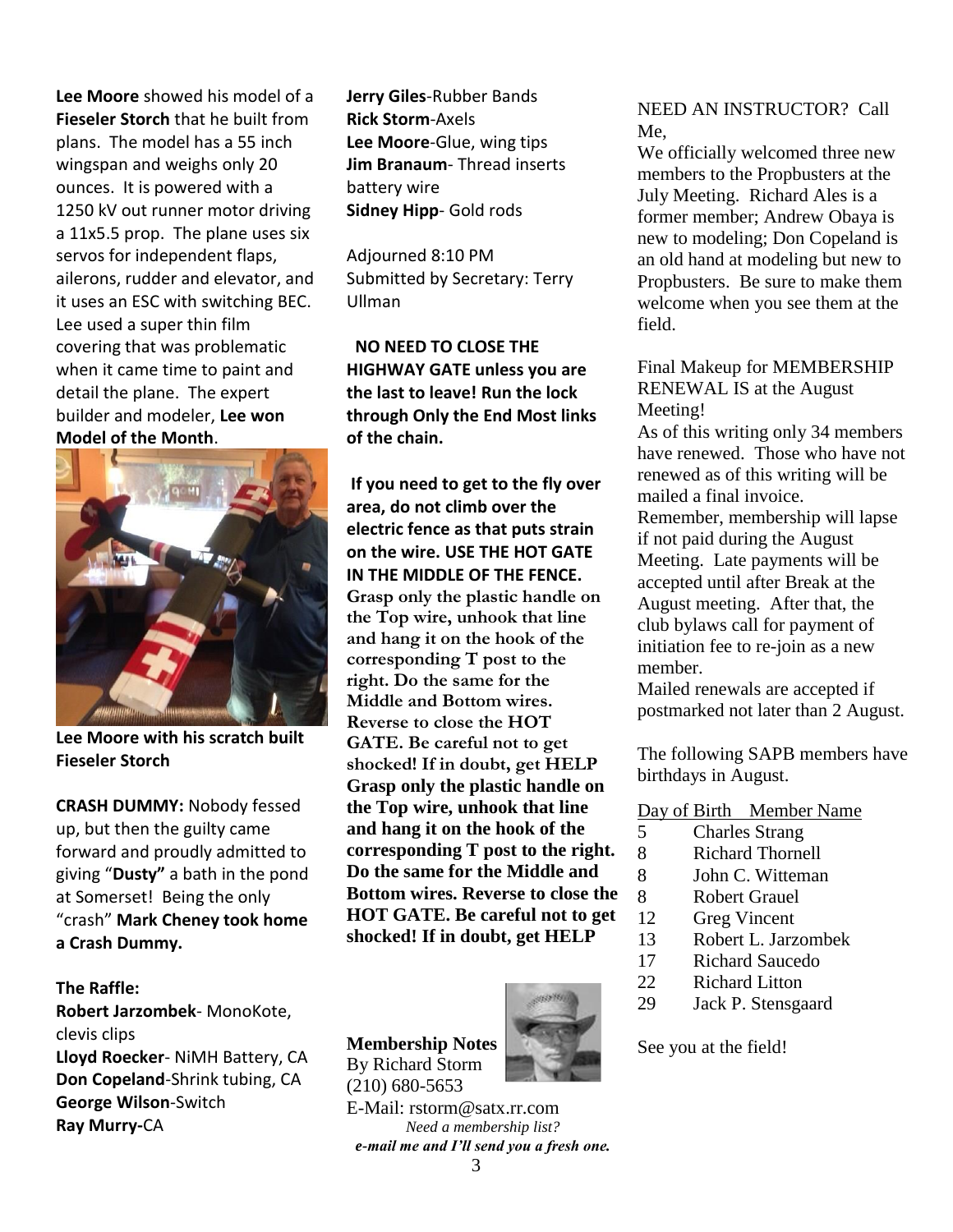

The San Antonio Prop Buster will celebrate Labor Day on Saturday the 3rd of September at our Somerset Field. This is a free event for all active Members and Their Families. We will Have Hot Dog and Trimmings, Chips and Sodas furnished by the Club.

All members that are able should come to the event to show off their flying skill or lack thereof.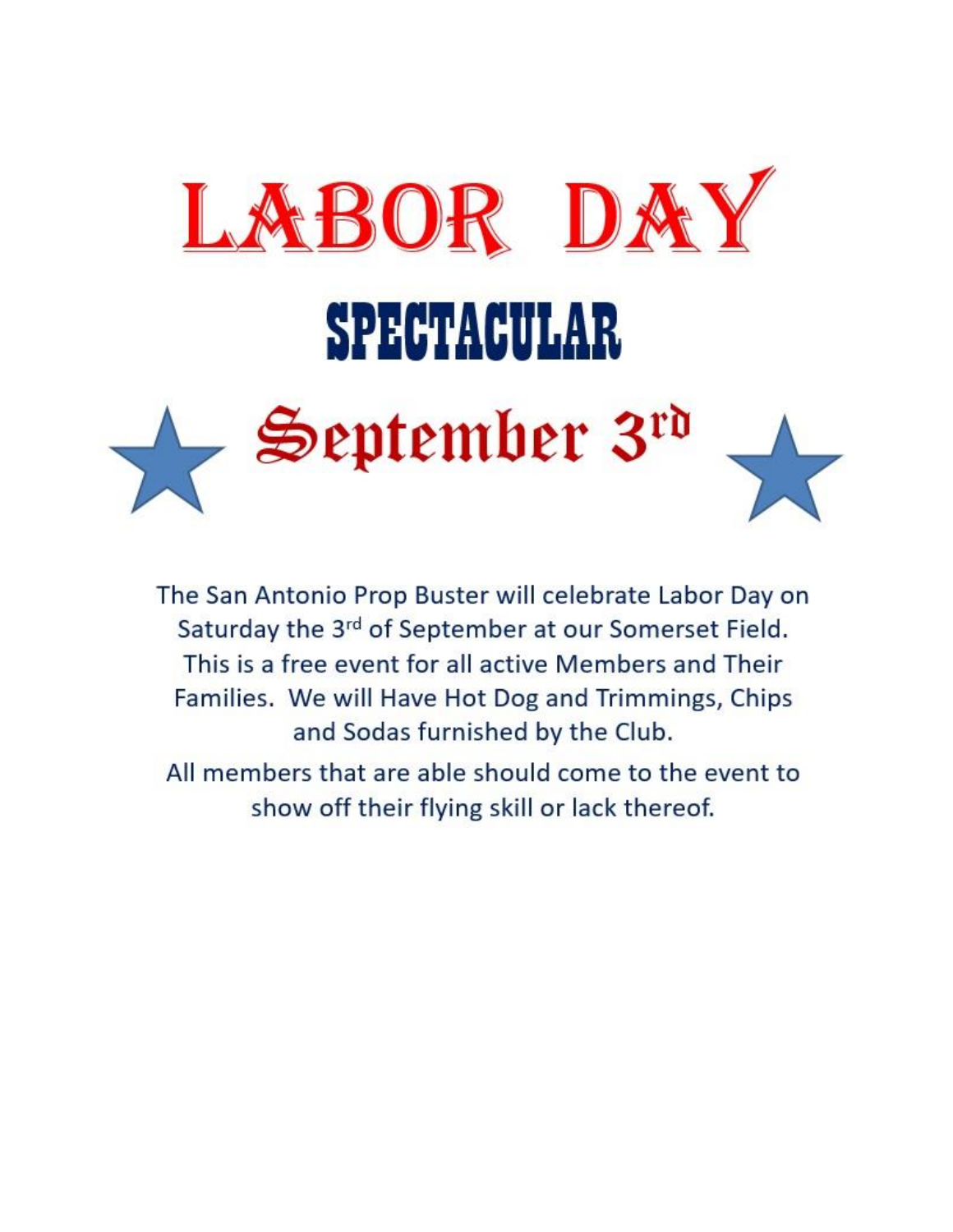**Call Us for All Your Copier, Printer & FAX Needs Prop Buster Members Receive a 5% Discount on All Supplies**

## **AMERICOPY, Inc.**

6075 De Zavala Rd #J San Antonio, TX 78724 **(210) 381-3568 Fax: (210) 829-5554** Digital Copier/Printers Print/FAX/Copy/Scan High Speed Laser Printers Laser Printer Toner Cartridges Fax Toner & Supplies Maintenance Contracts Nation Wide Delivery

**Royal Copystar**

Steve Curtis – Owner

**Special Thanks To HobbyTown USA For Supporting the Raffle**

> **HobbyTown USA 2501 NW Loop 410 San Antonio, TX 78230 (210) 348-8697 Fax: (210) 829-8707 [www.hobbytownsatx.com](http://www.hobbytownsatx.com/) E-mail[: sanhobbie@aol.com](mailto:sanhobbie@aol.com)**

**Radio Control Headquarters 14910 Nacogdoches #110 San Antonio, TX 78247 (210) 651-0435 Fax: (210) 650-3568 [info@rchqonline.com](mailto:info@rchqonline.com)**

**Al's Hobbies 7121 Highway 90 West Suite 150 San Antonio, TX 78227 Voice: (210) 645-1050 Fax: (210) 645-6450 alshobbies@usa.com**